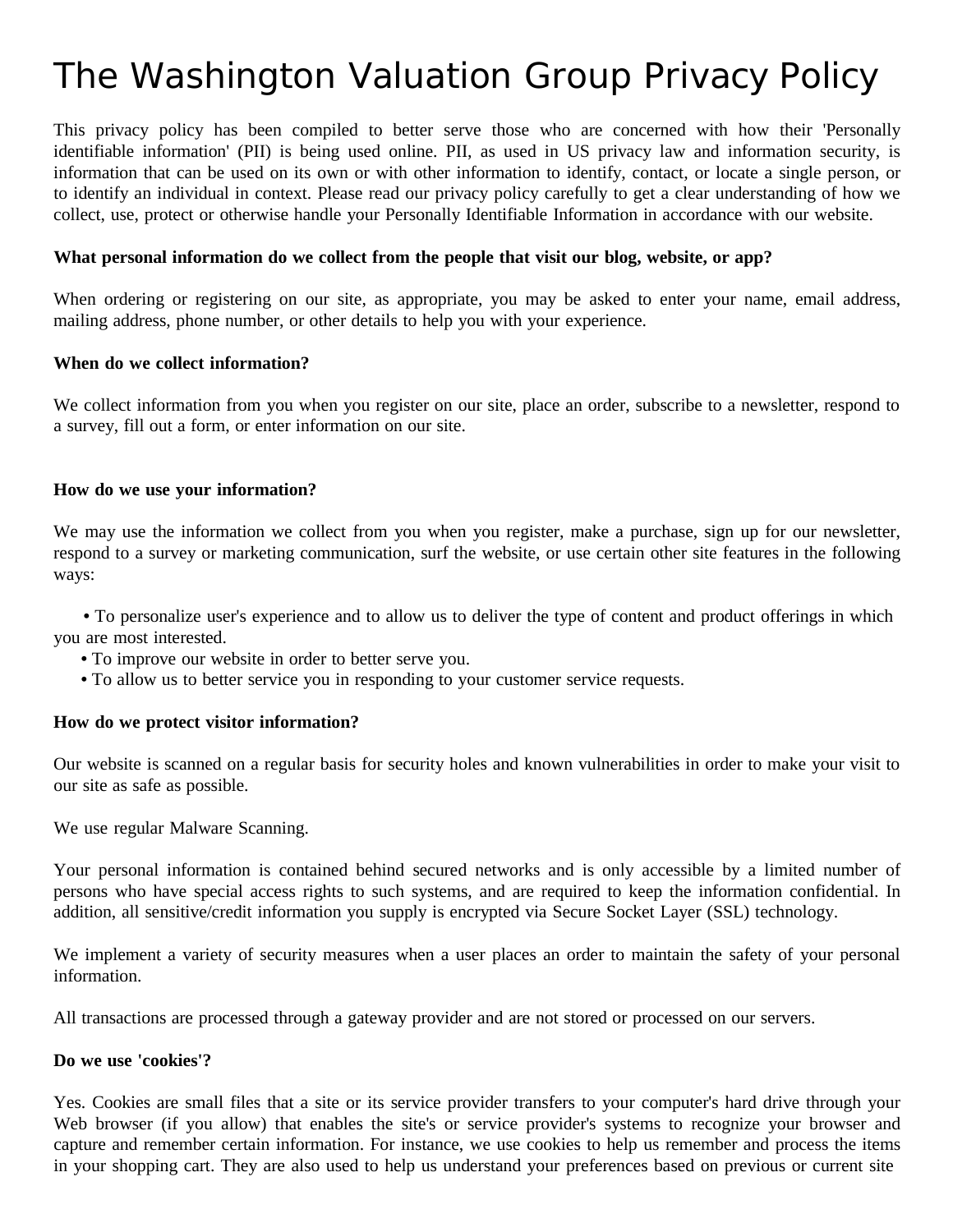activity, which enables us to provide you with improved services. We also use cookies to help us compile aggregate data about site traffic and site interaction so that we can offer better site experiences and tools in the future.

#### **We use cookies to:**

**•** Help remember and process the items in the shopping cart.

You can choose to have your computer warn you each time a cookie is being sent, or you can choose to turn off all cookies. You do this through your browser (like Internet Explorer) settings. Each browser is a little different, so look at your browser's Help menu to learn the correct way to modify your cookies.

If you disable cookies off, some features will be disabled. It will not affect the users' experience that makes your site experience more efficient and some of our services will not function properly.

However, you can still place orders.

#### **Third Party Disclosure**

We do not sell, trade, or otherwise, transfer to outside parties your personally identifiable information unless we provide you with advance notice. This does not include website hosting partners and other parties who assist us in operating our website, conducting our business, or servicing you, so long as those parties agree to keep this information confidential. We may also release your information when we believe release is appropriate to comply with the law, enforce our site policies, or protect ours or others' rights, property, or safety.

However, non-personally identifiable visitor information may be provided to other parties for marketing, advertising, or other uses.

#### **Third party links**

We do not include or offer third party products or services on our website.

#### **Google**

Google's Advertising Principles can sum up Google's advertising requirements. They are put in place to provide a positive experience for users. https://support.google.com/adwordspolicy/answer/1316548?hl=en

We have not enabled Google AdSense on our site but we may do so in the future.

#### **COPPA (Children Online Privacy Protection Act)**

When it comes to the collection of personal information from children under 13, the Children's Online Privacy Protection Act (COPPA) puts parents in control. The Federal Trade Commission, the nation's consumer protection agency, enforces the COPPA Rule, which spells out what operators of websites and online services must do to protect children's privacy and safety online.

We do not specifically market to children under 13.

#### **Fair Information Practices**

The Fair Information Practices Principles form the backbone of privacy law in the United States and the concepts they include having played a significant role in the development of data protection laws around the globe. Understanding the Fair Information Practice Principles and how they should be implemented is critical to comply with the various privacy laws that protect personal information.